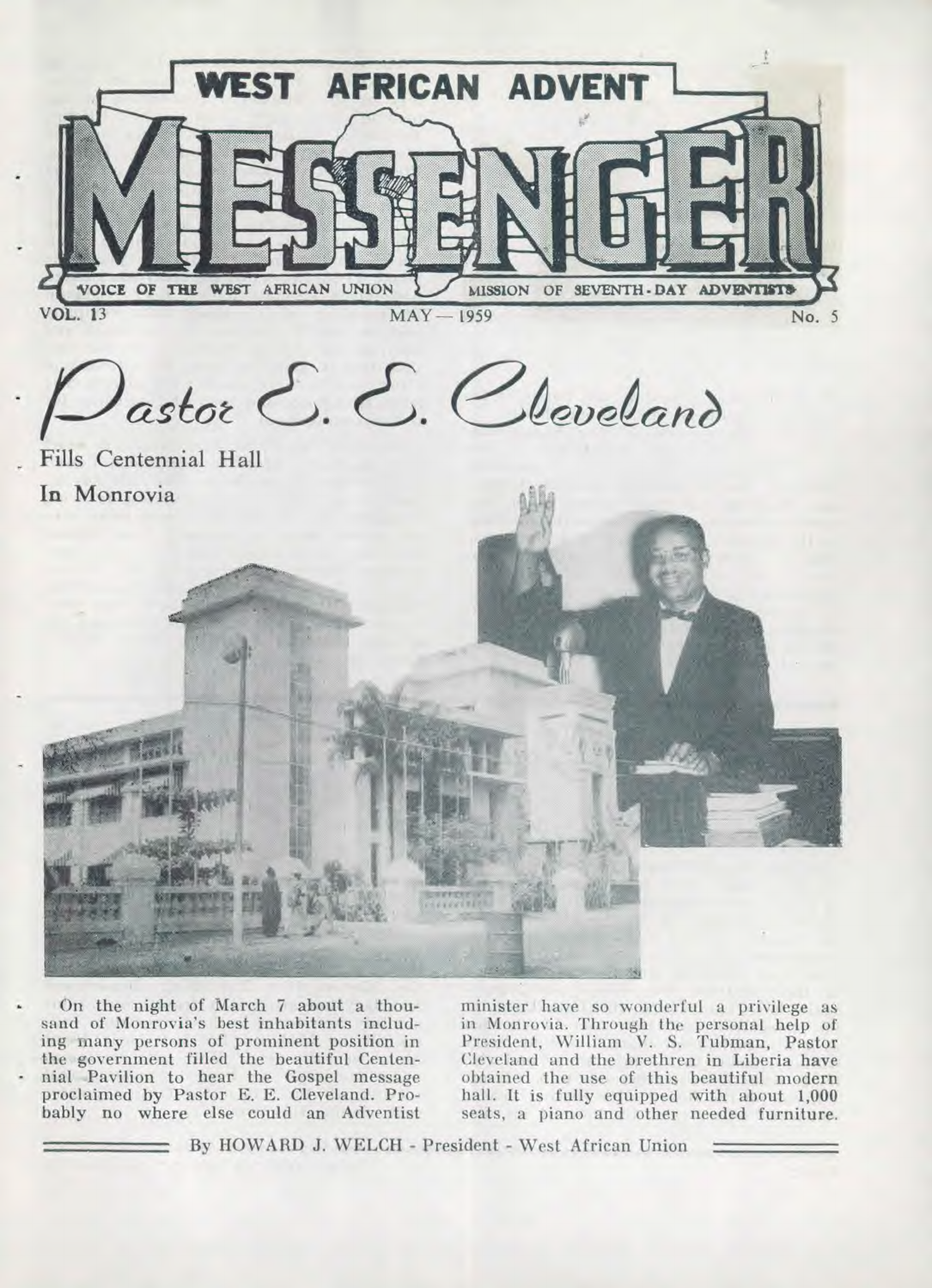

**All of this was placed in the hands of the brethren absolutely free without charge.** 

**From the opening of the Evangelistic meetings on the night of February 21, the Lord 'has greatly blessed the Evangelistic company. Due to the fact that the Centennial Pavilion was not available for two weeks it was necessary to start the meetings in** *the* **grounds of the Sports Commission. This was under the open sky and rain was feared, but although rain fell on other nights and at other hours not once in the two weeks did the rain disturb the meetings or affect the attendance. Every night large crowds were present and showed genuine interest.** 

**The company for this effort is made up of Pastor E. E. Cleveland, Associate Secretary of the Ministerial Association of the General Conference; Pastor C. D. Henri, Ministerial Association Secretary of the \Vest African Union; Pastor L. E. Daniels, President of the Liberian Mission; Pastors Adeogun and Makinde with Brother Adewusi of West Nigeria, Pastor Dogo of the Voice of Prophecy, Ibadan, and a number of** *the*  **Liberian workers. Pastor Daniels is leading the music and Mrs. Daniels plays the piano. The members of the Monrovia Church have given strong support. Every Sabbath the members of the Evangelistic company and the church members join in fasting and praying for souls in Monrovia. We are sure that God is going to bless their faith and efforts with a large number of converts. The large attendance and interest give cause for real encouragement.** 

**On April 12 Pastor Cleveland will start an evangelistic effort in the Baden Powell Hall in the city of Accra. The hall has already been rented and** *the* **seating is being arranged. Pastors Cleveland and Henri will**  *be* **joined there by workers from Ghana, East and North Nigeria and the Ivory Coast. Regular classes are held every** *day* **for the workers in such subjects as Evangelistic Methods, Ministerial Ethics and Bible Doctrines. The services of Pastor Cleveland are greatly appreciated by the West African Union Mission.** 

NIAK:4050WM\*0\*\*\*4

Let Your Light Shine

**By PASTOR C. B. MENSAH,**  *President, Ghana Mission* 

**In our recent Ghana District Leaders' meeting, ample fime was taken to explain in details the resolution on Letting the Light Shine, as adopted by the Constituency. All the Leaders were encouraged to start the programme with full force in their churches.** 

**As I go round meeting the church leaders in their districts for special meetings, I again have emphasized the importance of the resolution and they were instructed as how to make their charts to include every willing member in the programme and also try to make the unwilling ones to be willing.** 

**In one of the Districts the District Leader embarked on an extensive tour of his dis-** **trict and in every church the members have signed the pledge.** 

**The Education and Missionary Volunteer Secretaries are working hand-in-hand, visiting our schools in the M.V. Week of Prayer encouraging the Youth to faithful living and active service in soul winning for the Master. Our Publishing Department Secretary has given it a front page in his monthly Newsletter to the Colporteurs, calling all his bookmen to "Let 'Their Light Shine in Fifty-nine." With all our forces being mobilised we hope to make a real success with the help of the Lord in greater soul winning this year.** 

**Page 2**  VIAWOW244110244" **WEST AFRICAN ADVENT MESSENGER**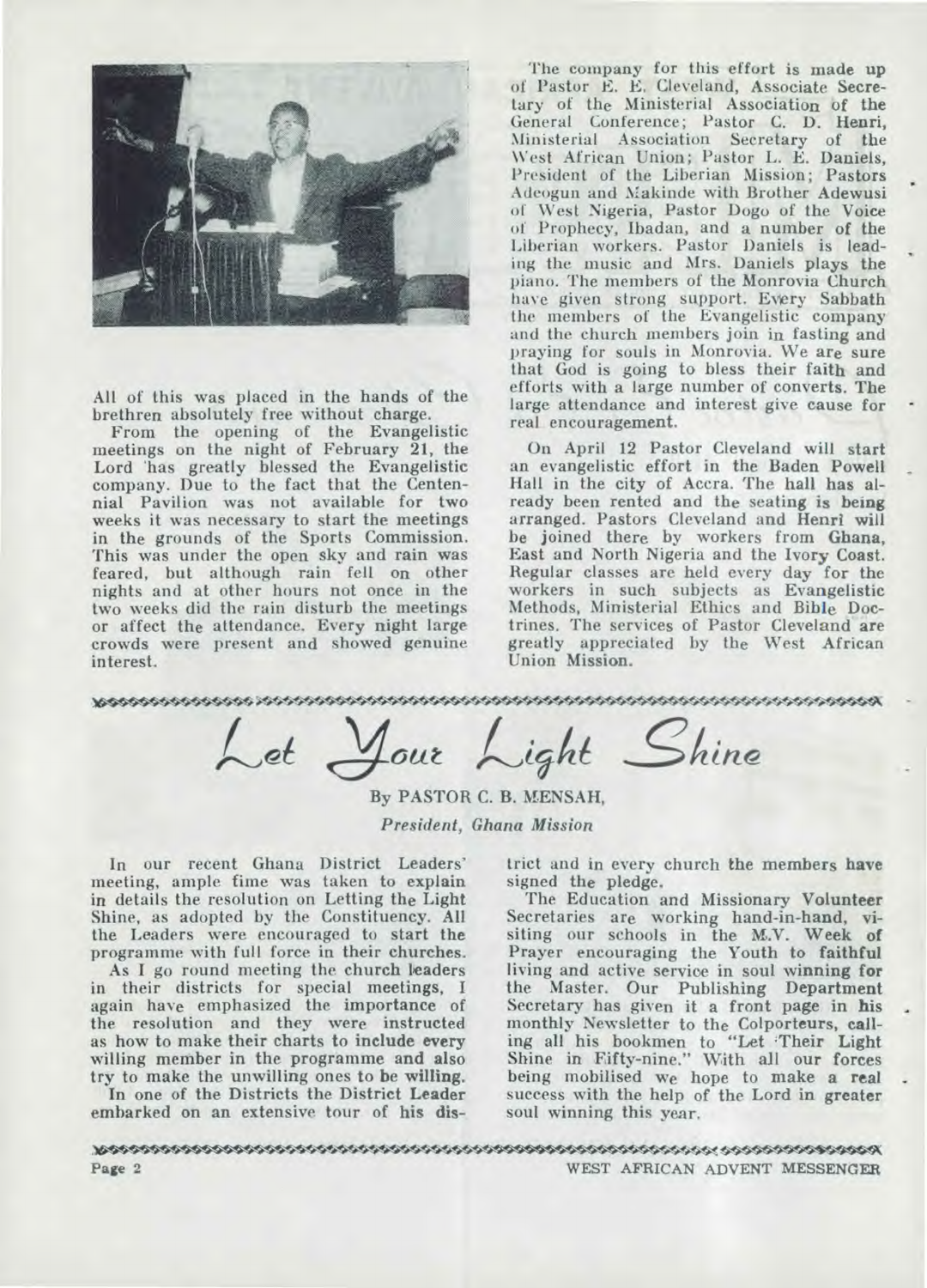## **CUT A LITTLE TALK A LITTLE...**

By J. A. BOATENG, *Sabbath School Secretary, Ghana* 

Elder E. B. Hare from the General Conference Sabbath School Department made the above statement while engaged in the Sabbath School workshop. Those of you who had the opportunity of participating in the Sabbath School Rally Day at Bekwai and Accra, will long remember this indefatigable worker for God.

Spon after the West African Constituency Meeting in Nigeria, the Union Sabbath School Secretary, F. C. Barfoot, arranged to hold a rally. It was a joy for I knew the abundant blessing those participants would gain from the talks and demonstrations of Pastor Hare and Pastor M. E. Lind, from the Division.

It was a busy rally day indeed. For whilst Pastor Hare was at Bekwai Pastor Lind was actively engaged in conducting evening meetings with the members at Ntonso and Kumasi. Inspiring talks and demonstrations reached the students from Pastor Hare. Some yelled : "What a man !" "He is a magician !" And yes, a spiritual magician indeed!

But a full time programme was run at Accra at the week-end. Everyone was alert on Sunday during which time the gateway of the eyes, nose, mouth, ears and hands sprang into joy for work. To see Elder Hare in his Sabbath School demonstrations were simply captivating.

Some of the interesting things we learnt from folded papers were : rainbow, Jacob's ladder, Crown, Christ the pilot, tree of life, little box of obedience etc. Indelible impressions were made as we were taught to sing two songs to march with "rainbow" and "crown."

" "Who made the beautiful rainbow?

I know, I know;

God made the beautiful rainbow—

That's why I love Him so." MAY **1959** 

"I will wear a crown in my Father's house, In my Father's house, in my Father's house; I will wear a crown in my Father's house There is joy, joy, joy!"

I really doubt whether there has ever been a Sabbath School Rally in which so much was done and learnt as this. A new day has dawned for our Sabbath School work in Ghana. Let us never forget that "the influence growing out of Sabbath School work should improve and enlarge the Church. . . .There is a most precious missionary field in the Sabbath School and if there are now omens of good, they are only indications and beginning of what may be *done."—Counsel on Sabbath School Work,*  page 9.

mananananananananan<br>C. Man!

God, make me a man ! Give me strength to stand for the right When other folks have left the fight. Give me the courage of the man Who knows that if he will, he can. Teach me to see in every face The good, the kind and not the base Make me sincere in word and deed. Blot out from me all shame and greed. Help me to guard my troubled soul By constant, active self-control. Clean up my thoughts, my speech, my play; And keep me brave from day to day.

Oh, make of me a man!

*—Author unknown* 

• **Page** 3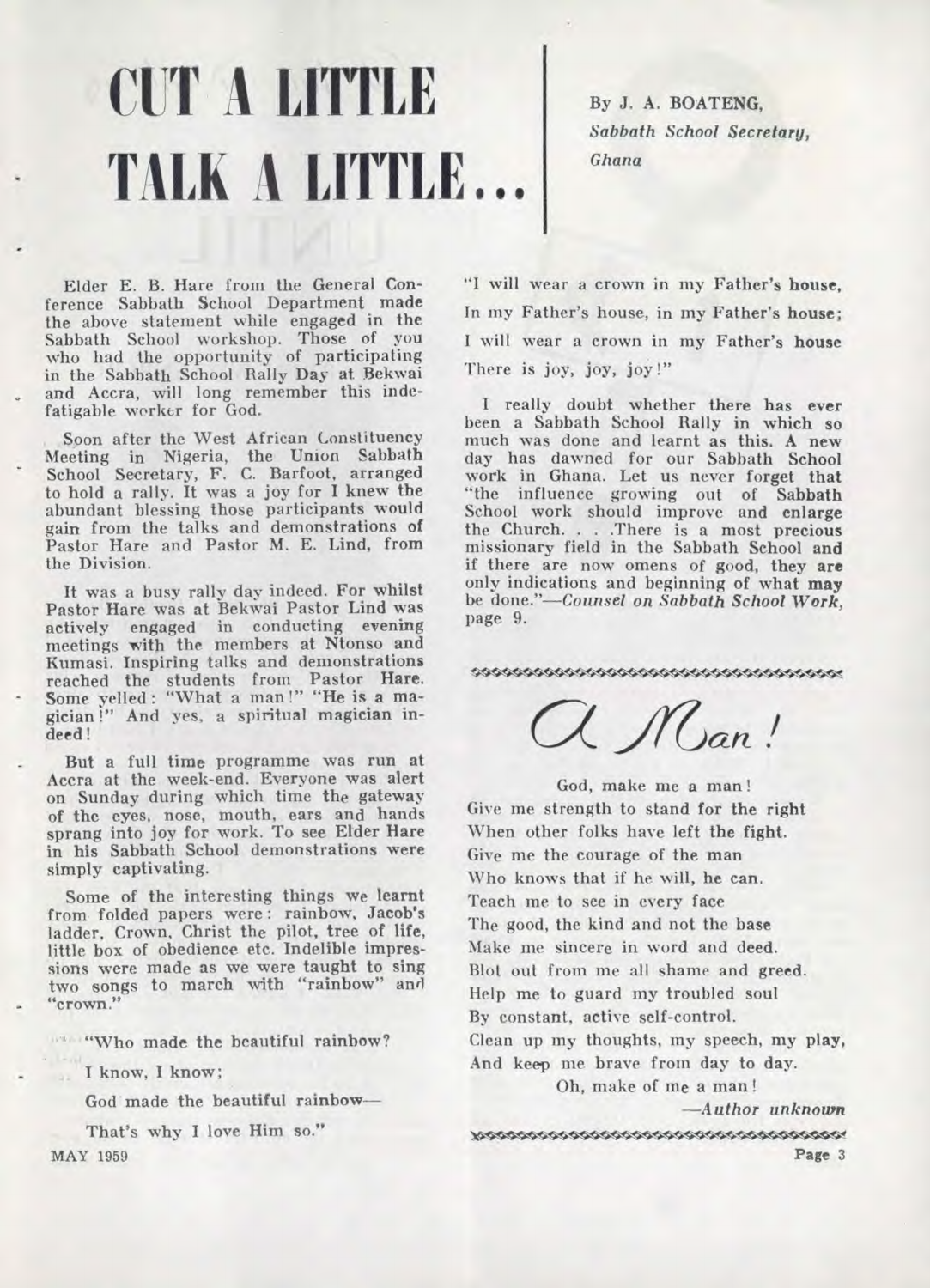

**UNTIL . . .** 

#### By WARREN WITTENBERG

"Say, Brother Baldwin," the conference M.V. Secretary asked, "what is the best route to take to Willoughby?"

Very patiently Brother Baldwin, who had shared the hospitality of his home for the night, gave detailed instructions. Thanking him, the minister stepped into his car and was about to leave when his host reached in through the open window and in a fatherly way, said, "Elder, permit me to give you just a little advice."

Respectfully, and prompted somewhat by curiosity, the minister responded, "Go right ahead, Brother Baldwin," and with a chuckle in his voice continued, "maybe I need it, who knows."

With a twinkle in his *eye* the older man said, "It's like this, Elder. About thirty-four miles from here you will come to the town of Chagrin Falls. Just the other side of Chagrin Falls there is long winding hill. As you go up that hill you will see a number of signs saying 'Do Not Pass' or 'No Passing Zone.' Take my advice and obey those signs. Believe me, it's important. I learned the hard way."

As the minister noted the sheepish grin on the face of the bright-eyed old man, he could not subdue his curiosity. "Just what do you mean?" he asked. "By what 'hard way' did you learn the importance of obeying those road signs?"

"Well, it was like this," Brother **Baldwin**  began. "A short time ago **I** was driving up that long hill just beyond Chagrin Falls. **<sup>I</sup>** saw those signs that said, 'No Passing Zone' and 'Do Not Pass.' In front of me was a **big**  truck and trailer heavily loaded with steel. It kept going slower and slower as the driver kept shifting into lower gears. I had to stop often because even in my lowest gear **I** could hardly go slow enough

"Finally the truck driver opened his door and stepped out on his running board. Then, holding onto his steering wheel with his right hand, he very energetically waved with his left hand for me to come on and pass him. I thought of the 'No Passing Zone' signs. Nevertheless, I could see that the way was clear ahead. I reasoned that truck drivers usually know their business and it surely would be safe to follow his advice. After all, he was a nice, honest-looking fellow and no doubt had been over the road scores of times.

"So, Elder, **I** pulled out and went around him. Three of the many cars behind me **followed** and went around too. It was with a feeling of accomplishment, relief, and real satisfaction that I hurried along the rest of the way up the winding hill until—well, until I reached the top. For at the top of the hill," and here Brother Baldwin stopped a moment and looked the minister straight **in the eye,** 

WEST AFRICAN ADVENT MESSENGER

Page 4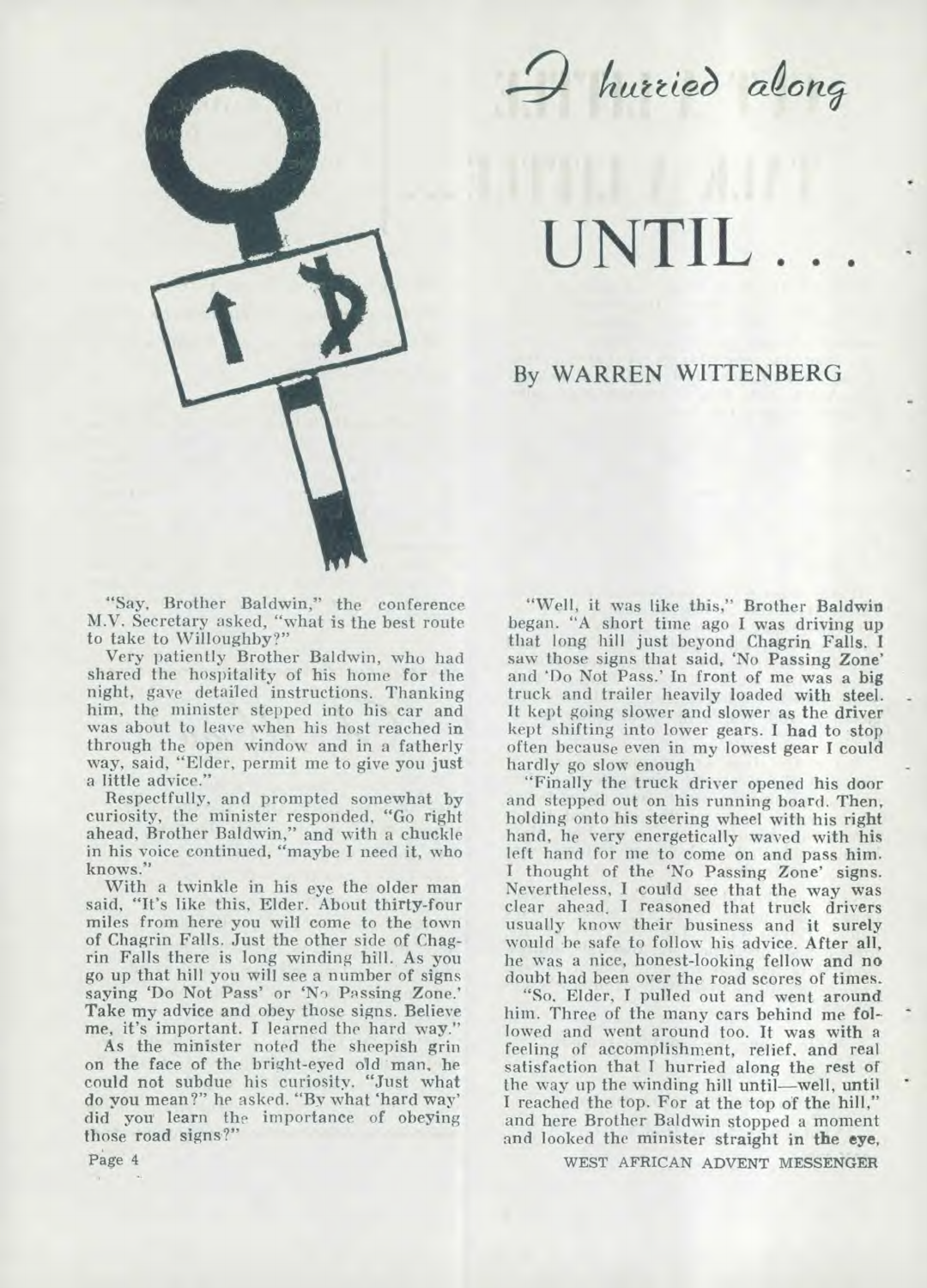**"at the top of the hill a State patrolman waved me and the three cars following me down to a stop.** 

**"We parked on the shoulder of the highway while the officer gave us a severe talking to about obeying or disobeying 'No Passing Zone' signs. He concluded by presenting each of us with a ticket that eventually cost each of us twenty dollars. Believe me." Brother Baldwin emphasized again, "obey those**  'No Passing Zone' **got into difficulty myself but I influenced three other drivers to get into trouble, too, by my mistake."** 

**This conference M.V. Secretary has never forgotten that advice and that story. And how appropriate is similar counsel when given to youth climbing the winding trail of life today. How important that young people obey God's signs guarding their health, their social behaviour, their thinking, their speaking, and their character. So many even well-meaning individuals are ready to wave us on to disobedience. The way to wrong often looks clear and harmless to our feeble human eyesight.** 

#### **•** -4W<

*The advancement of righteousness has always been the work of an enlightened minority. — Ruth Smeltzer.* 

#### \*\*\*\*\*\*\*\*\*\*\*\*\*\*\*\*\*\*\*\*\*\*\*\*\*\*\*\*\*\*\*\*\*\*\*

**For a time our disobedience may seem to provide carefree, clear travelling ahead. But, young people, "be sure your sin will find you out" (Numbers 32 :23). Disobedience to God's signs and warnings along life's pathway can lead eventually only to sorrow and heavy fines.** 

**"0 that young men might appreciate the high destiny to which they are called !. . .Begin your work with high and holy purpose, and be determined that through the power of the grace of God, you will not diverge from the path of rectitude. If you begin to go in a wrong direction, every step will be fraught with peril and disaster. . . .You need your intellect strengthened, your moral energies quickened, by divine** *power."—Messages to Young People,*  **page 22.** 

**"The youth, if right, could sway a mighty influence. Preachers or laymen advanced in years, cannot have one-half the influence upon the young that the youth, devoted to God, can have upon their associates."—Ibid., page 204.** 

The *Drogress* 

of God's Work

in Lagos District

**By J. E. ADEWOYE** 

#### *District Leader*

**Three successful Evangelistic Efforts have been conducted in the Lagos District. The first one started in July 1958 at Mushin. Twelve meetings were held and all were very well attended. We had problems in getting a meeting place and electric lights, but through the Lord's help, we were able to solve the problems.** 

**Brethren E.A. Akintunde and J.A. Adeniji as well as many of our members helped us faithfully throughout the effort. When the meetings were over we had fourteen interested people with whom we had our studies. During the house-to-house visitation, two families of backsliders were reclaimed to the church and are now members of the Sabbath School.** 

**The effort brought a blessing to all of us and increased our Sabbath School membership at Mushin. Today we have 21 Sabbath Keepers at this place. One of them was baptized last November.** 

#### *Ikeja*

**When we finished all our preparations for the Ikeja meetings, and were about to start the service I had an accident on my way to Ibadan to give the report of our work to the President. Although Satan tried his very best to hinder the work in this way, he failed for God overruled and the effort began. While I was in the Hospital, Mr. Akintunde headed the team and the members gave them one hundred per cent support. They conducted six meetings before I was discharged. When I came back many people were in attendance. We continued preaching for fourteen meetings. At the last service Pastor Hughes from Ibadan showed us some moving pictures. We have eleven new believers most of whom are attending Sabbath School regularly.** 

#### *Lagos Island*

**The Island of Lagos was the third place where we conducfed an Evangelistic Effort.** 

**MAY 1959**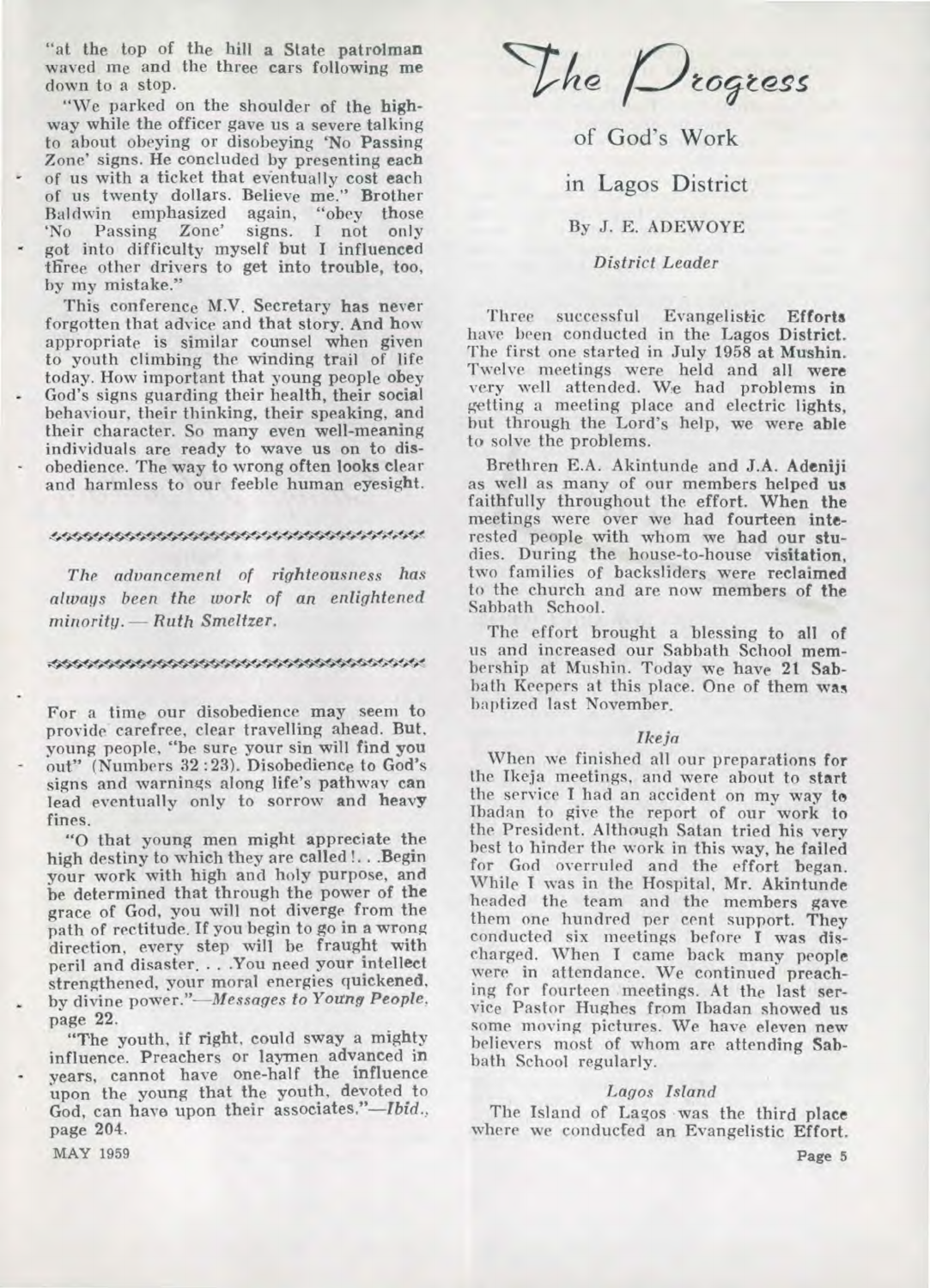**After we had finished the arrangement, our first meeting started at the Campos Square. After many people had attended the first three meetings, the Electricity Corporation of Nigeria came to disconnect the electric light we were using, but we were able to enter into another agreement so our meetings continued.** 

**Pastor Adeoye, the Field Evangelist, gave three sermons during this effort and near the close of the meeting, Pastor C. D. Henri, our Union Evangelist came over from Ghana and we were happy to have him deliver the last three sermons.** 

**As the result of the effort, we have sixteen new believers with whom we are now studying. Many of them complained of Sabbath difficulties, but some of them had gone to their employers for the Sabbath Off.** 

**Glory be to God because the number of our members had been increased in all the churches in Lagos District. Many backsliders have taken their stand for Jesus and they are now attending our services regularly. They are also remembering their financial obligation to God. I must express our appreciation to our members for the help they rendered during the Evangelistic Campaigns. Many of them even took part in the house-to-house visitation.** 

**Twelve members were baptized in Lagos on the 22nd of November and many are now in the Baptismal Class getting ready for Baptism during 1959. Pray for our success as we are labouring for Christ day by day to bring the gospel to all parts of the Lagos District before the Second Coming of our Lord.** 



**By HOWARD J. WELCH,** *President, West African Union* 

*Duba Yana Zuwa.* **These were the strange words on a banner in front of the large booth on the grounds of the Mission at Jengre in North Nigeria. These words in the Hausa language mean `Behold He Cometh.' The camp meeting in which this motto expressed the key thought was probably the first of its kind ever to be held in the North Nigerian Mission. A count of people present on Sabbath and Sunday indicated that approximately 800 people were in attendance.** 

**The pavilion or booth was formed by laying grass as is used in roofing thatch on a frame work of poles. Boards placed across bricks and cement blocks formed the seats. Light lines had been strung from the Mission and Hospital light system, and so at night every thing was bright.** 

**The President of the field Brother B. A. Roberts and the African workers had done an excellent job in planning the meetings. In spite of a shortage of water every one seemed happy and the Spirit of the Lord came near in the meetings. Some of 'the people who attended came from as far away as Kaduna and Kano. Some of the local** 

**chiefs attended the meetings and gave very earnest attention to the messages. At the last meeting on Sunday night a number of people indicated their desire to join a baptismal class.** 

**Speakers for the occasion included Brother J. Fridley and the writer from the West African Union, Dr. D. I. Peterson and G. W. Turnbull of the Jengre Hospital, and of course a number of the North Nigerian pastors with their President, Brother Roberts. On the last night of the meeting the workers who had attended the meetings in Ihie,**  Nigeria, demonstrated **learned in the Sabbath School Convention by waving rainbow flags and singing in English, 'God made the beautiful rainbow.' The applause from the audience was enthusiastic.** 

**Following the camp meeting, the field committee of the Mission met to lay plans for the coming year. The reports of the past year were very encouraging. North Nigeria led in the West African Union in percentage increase in baptisms and in increase in Ingathering funds raised.** 

**WEST AFRICAN ADVENT MESSENGER** 

**Page 6**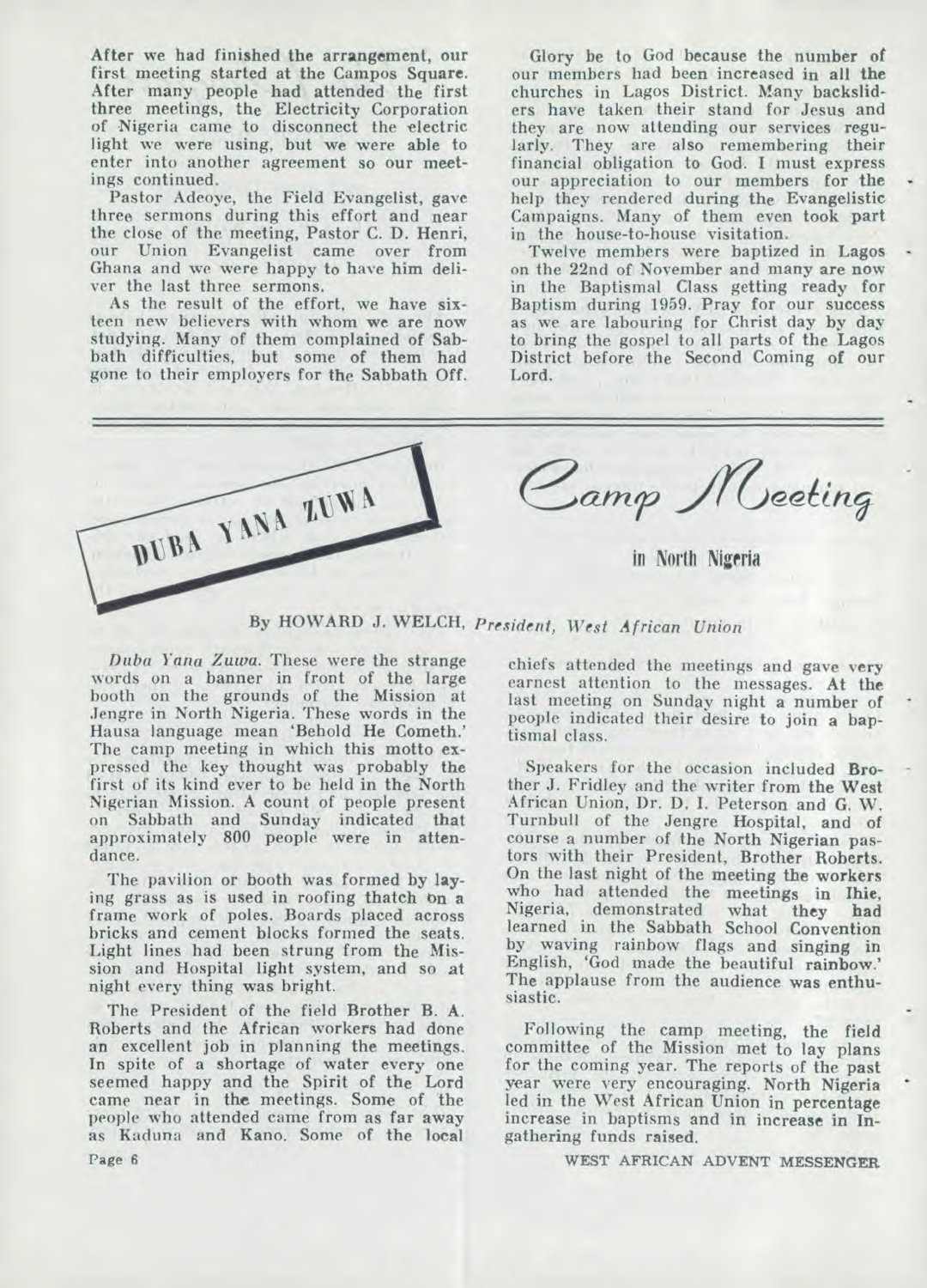### *NEWS NOTES*

**\* Miss Betty Jenkinson left Lagos on March 10 for furlough in the United Kingdom, Miss Jenkinson is a nursing sister from the • Ile-Ife Hospital in West Nigeria.** 

**\* Mr. and Mrs. J. Rigby and daughters Lynette and Sandra left Takoradi on April 8 for England for furlough. Brother Rigby**  is the secretary-treasurer for the Ghana Mis**sion.** 

**\* Pastor and Mrs. D. H. Hughes and children David and Angela will be leaving for furlough to the United States the middle of May. Brother Hughes is director and principal of the West African Union Voice of Prophecy, and Sister Hughes works in the • secretarial department.** 

**\* Miss Claudienne Gordon is spending her local leave in Accra where she is pianist for the Cleveland Evangelistic Effort. Miss Gordon is a nursing sister from the Ile-Ife Hospital.** 

 ${\cal Q}_{\ell}$ eveland's

**EVANGELISTIC CAMPAIGN IN ACCRA By C. D. HENRI** 

**On Sunday evening, April 12, at 7.30 p.m., 1,200 people crowded into Accra's most**  beautiful and modern auditorium, Baden Powell Centenary Memorial Hall **for the opening of the Cleveland evangelistic campaign.** 

**The platform was beautifully and tastefully decorated in modern style and colour. A beautiful drawing of the compassionate face of Christ hanging from the ceiling was the attractive centre piece. Seated behind the ministers' chairs there was a mixed choir of eight voices, tastefully robed in blue and white, and behind the choir the two instruments, an organ and piano. Ceiling high and facing the congregation on a back • ground of mahogany coloured ply wood was the motto of the campaign in large white letters, 18" high, "YOUR BIBLE SPEAKS !"** 

**As the subjects were presented, on Sunday, Monday, Tuesday, Wednesday and Thursday nights, under the powerful soul moving power of the Spirit and the gifted eloquence of Pastor E. E. Cleveland, hearts were mightily stirred and the attendance continued to grow, until there was standing room only.** 

At this writing, ten nights of wonderful **meetings have passed. The attendance**, **still amazes us, what the results will be, we cannot tell, but our faith envisions scores added to the remnant church. We solicit your prayers that there shall be a mighty harvest.** 



**his part in the great army of our Captain Jesus Christ.** 

**A good variety of beautifully bound Bibles can be obtained through your Book & Bible House. The following "Trusty Swords" are available World Bible 231 CZ.W,** 

**Black Leathertex Binding, Zipper closed. Red Letter Edition** 

**Young folk's Bibles 004Z.W.**  Similar **to above only a letter smaller in either Black or White binding**  zipper **closed** 

**Collins Bibles 510, 520 & 520 R/L**<br>with or without Thumb index.

**with or without Thumb index. These Bibles are especially appropriate for Seventh-day Adventists because they contain a most enlightening section of "Special Bible Subject Helps" by our own beloved Radio Evangelist H. M. S. Richards.** 

**Our aim should be:—** 

**Every member — their own Bible If your Book & Bible House do not have in stock the edition you require, ask the manager to order for you from** 



**THE ADVENT PRESS** 

*She Advent Messenger* Editor - - - - - - Mrs. N. B. Nielsen. **OFFICIAL ORGAN of the West** African Union Mission **of Seventh-day Adventists. P. 0. Box** 1016, Accra, **Ghana. Printed by The Advent Press** 

**MAY 1959 Page** 7